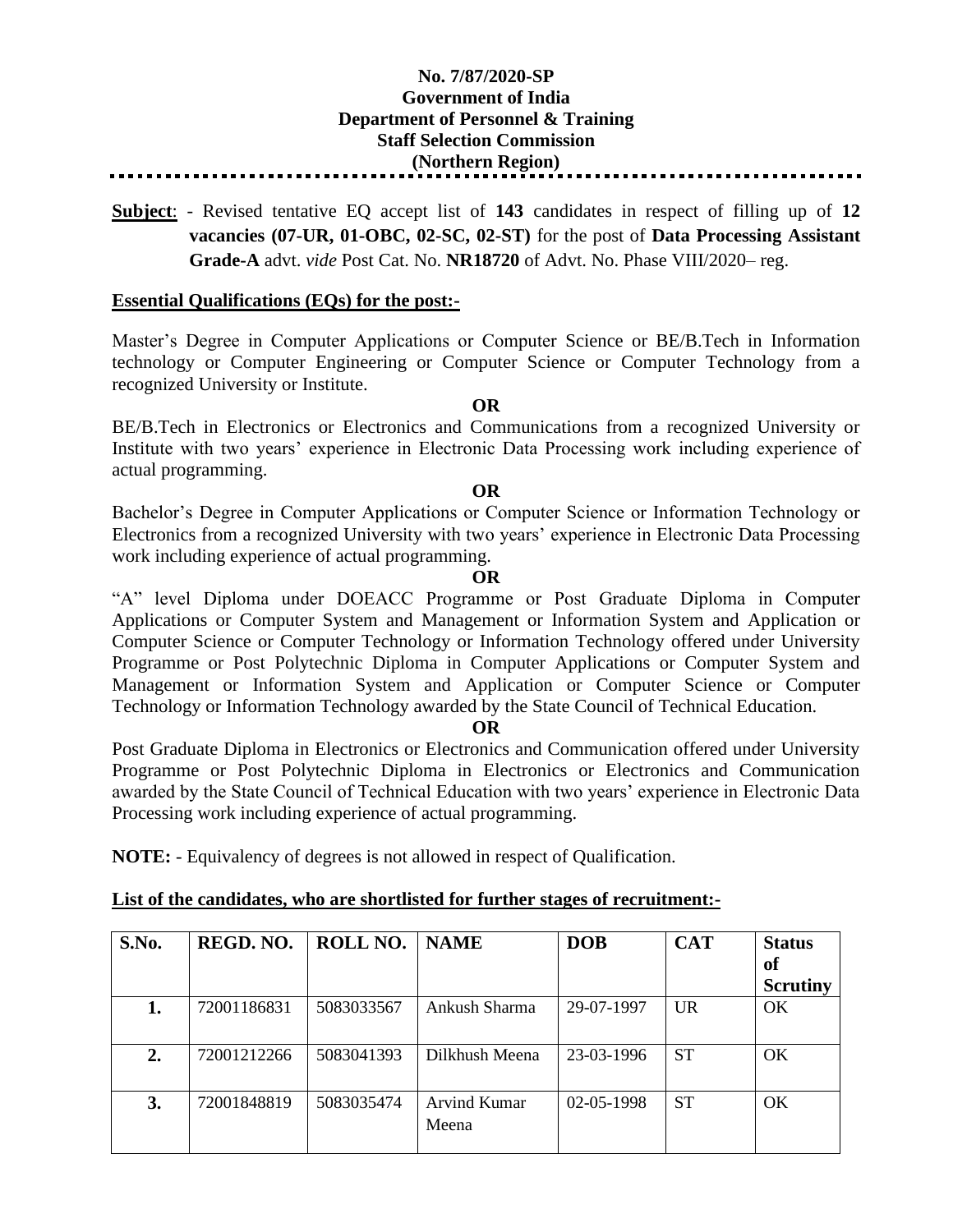| 4.  | 73000191349 | 5083030552 | Manish Kumar            | 26-08-1996 | <b>UR</b>  | OK |
|-----|-------------|------------|-------------------------|------------|------------|----|
| 5.  | 73001434917 | 1083101989 | Sachin Shikarvar        | 21-08-1993 | <b>UR</b>  | OK |
| 6.  | 73001758563 | 1083101116 | Aman Kumar<br>Raghav    | 03-10-1995 | <b>UR</b>  | OK |
| 7.  | 75000623832 | 5083027197 | Mani Bhasker            | 13-11-1994 | <b>OBC</b> | OK |
| 8.  | 82000030781 | 5083004737 | Rupesh Kumar            | 09-04-1995 | <b>ST</b>  | OK |
| 9.  | 82000179905 | 5083036730 | Amit Dadhich            | 06-12-1996 | <b>UR</b>  | OK |
| 10. | 91000036366 | 8083005621 | Spoorthi Beledhi        | 01-06-1990 | <b>OBC</b> | OK |
| 11. | 91000223517 | 5083014589 | Koteswara Rao<br>Angati | 20-07-1988 | <b>ST</b>  | OK |
| 12. | 92000017826 | 5083037087 | Rahul Kumar<br>Meena    | 29-01-1994 | <b>ST</b>  | OK |
| 13. | 92000037822 | 5083028772 | Samit Kumar             | 10-11-1994 | <b>OBC</b> | OK |
| 14. | 92000052557 | 5083036154 | Priyanka Jhalani        | 31-07-1993 | <b>UR</b>  | OK |
| 15. | 92000207221 | 5083041122 | Ayush Goyal             | 14-09-1994 | <b>UR</b>  | OK |
| 16. | 92000381700 | 1083006039 | <b>Atul Anand</b>       | 27-06-1994 | <b>UR</b>  | OK |
| 17. | 92000404445 | 5083038051 | Lokesh Kumar<br>Meena   | 03-08-1992 | <b>ST</b>  | OK |
| 18. | 40000630147 | 2083005201 | Sujeet Kumar            | 11-01-1992 | <b>UR</b>  | OK |
| 19. | 20000747050 | 1083004907 | Samvaran<br>Vaibhav     | 30-04-1991 | <b>UR</b>  | OK |
| 20. | 30000544988 | 1083600711 | Arpit Bishnoi           | 17-01-1990 | <b>UR</b>  | OK |
| 21. | 40000915280 | 1083070046 | Anup Bharti             | 31-12-1990 | <b>OBC</b> | OK |
| 22. | 30000783630 | 1083500626 | Anubhav Tandon          | 28-02-1991 | <b>UR</b>  | OK |
| 23. | 10001108222 | 8083003488 | Bendalam<br>Manibabu    | 30-04-1994 | OBC        | OK |
| 24. | 20000043636 | 5083039753 | Deeksha<br>Khandelwal   | 22-03-1996 | <b>UR</b>  | OK |
| 25. | 50000054254 | 5083008456 | Dhirendra Pratap        | 07-02-1992 | <b>SC</b>  | OK |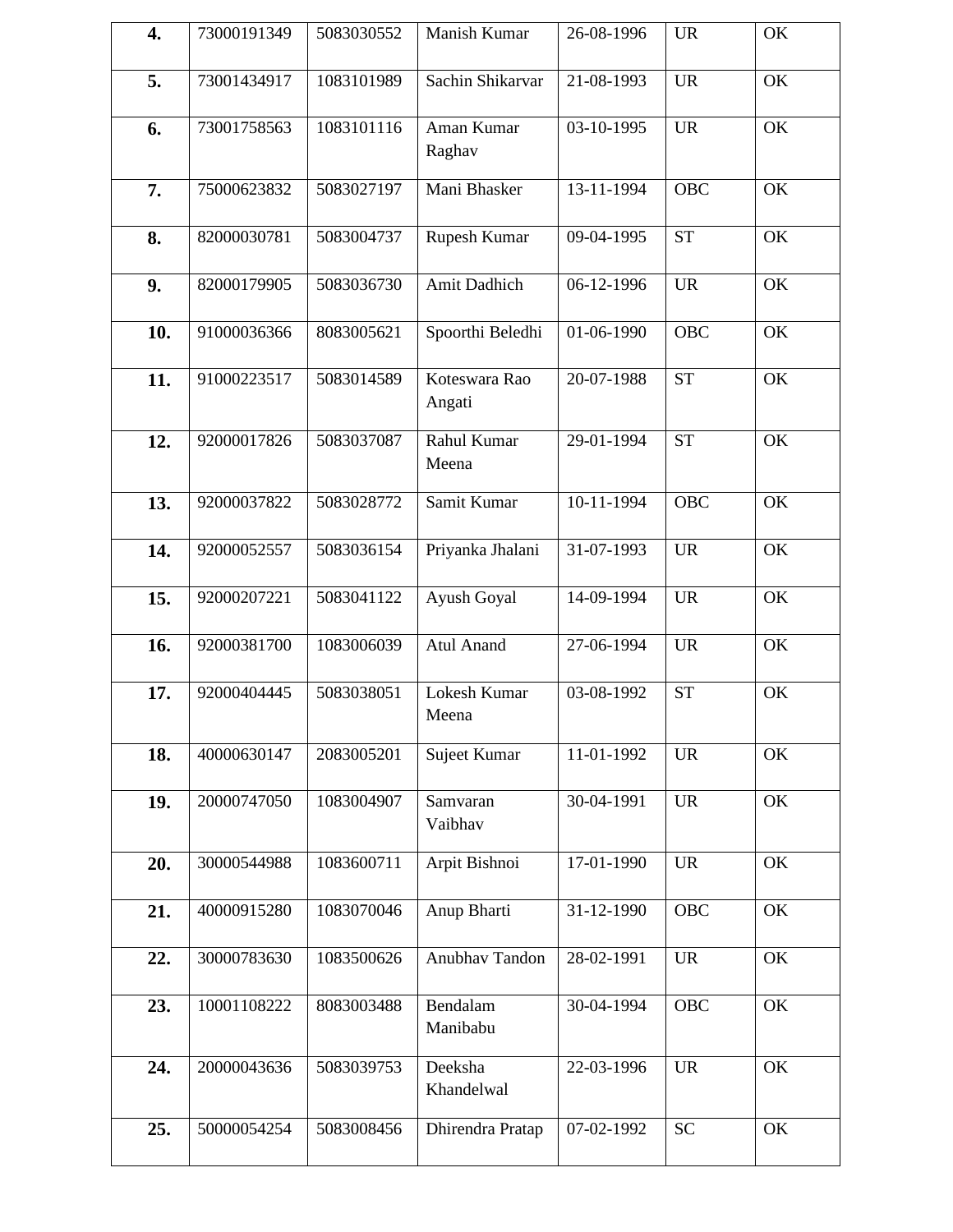| 26. | 20000756125 | 5083040404 | Arpita Gupta                              | 16-06-1993 | <b>UR</b>  | OK |
|-----|-------------|------------|-------------------------------------------|------------|------------|----|
| 27. | 10000908437 | 2083006580 | Tirugudu<br><b>Sumanth Kumar</b><br>Reddy | 25-10-1993 | <b>UR</b>  | OK |
| 28. | 40000671972 | 5083018372 | Mitesh Kumar<br>Tiwary                    | 28-03-1991 | <b>UR</b>  | OK |
| 29. | 30000606295 | 1083503379 | Anoop Kumar<br>Singh                      | 18-07-1992 | <b>UR</b>  | OK |
| 30. | 20000704865 | 5083045132 | <b>Ummed Singh</b><br>Shekhawat           | 05-01-1991 | <b>OBC</b> | OK |
| 31. | 20000737040 | 5083006420 | Ajay Kumar<br>Gupta                       | 21-07-1990 | <b>OBC</b> | OK |
| 32. | 40000873376 | 5083012326 | Sahil Choudhary                           | 15-08-1989 | UR/HH      | OK |
| 33. | 20000912604 | 5083039326 | Vinod Meena                               | 10-04-1992 | <b>ST</b>  | OK |
| 34. | 10000534971 | 9971008016 | Bharathi Yerukali                         | 03-08-1995 | <b>ST</b>  | OK |
| 35. | 20000732704 | 5083022789 | Abu Kaunen<br>Nawaz                       | 10-02-1995 | <b>UR</b>  | OK |
| 36. | 40001588623 | 5083027915 | Suman Siwach                              | 20-01-1991 | <b>UR</b>  | OK |
| 37. | 50000811892 | 5083000873 | Abhinav Jha                               | 05-03-1995 | <b>UR</b>  | OK |
| 38. | 93000409451 | 1083301384 | Ashutosh Sharma                           | 11-08-1996 | <b>UR</b>  | OK |
| 39. | 40000981390 | 5083024739 | Sourabh Jamini                            | 25-01-1992 | <b>UR</b>  | OK |
| 40. | 95000002443 | 4083100770 | Ashok Sharma                              | 16-06-1997 | <b>UR</b>  | OK |
| 41. | 30000626520 | 9971000133 | Suraj                                     | 11-05-1990 | <b>UR</b>  | OK |
| 42. | 95000492461 | 5083008780 | Deepak Sharma                             | 21-03-1996 | <b>UR</b>  | OK |
| 43. | 84000129544 | 5083022109 | Kuldeep Bishnoi                           | 08-11-1993 | <b>UR</b>  | OK |
| 44. | 94000124345 | 2083006321 | Anjan Banerjee                            | 22-02-1994 | <b>UR</b>  | OK |
| 45. | 85000032289 | 5083021948 | <b>Bharat Bhushan</b><br>Bhardwaj         | 03-07-1993 | <b>UR</b>  | OK |
| 46. | 93000303870 | 1083203347 | Saurabh Pratap<br>Samrat                  | 10-01-1993 | OBC        | OK |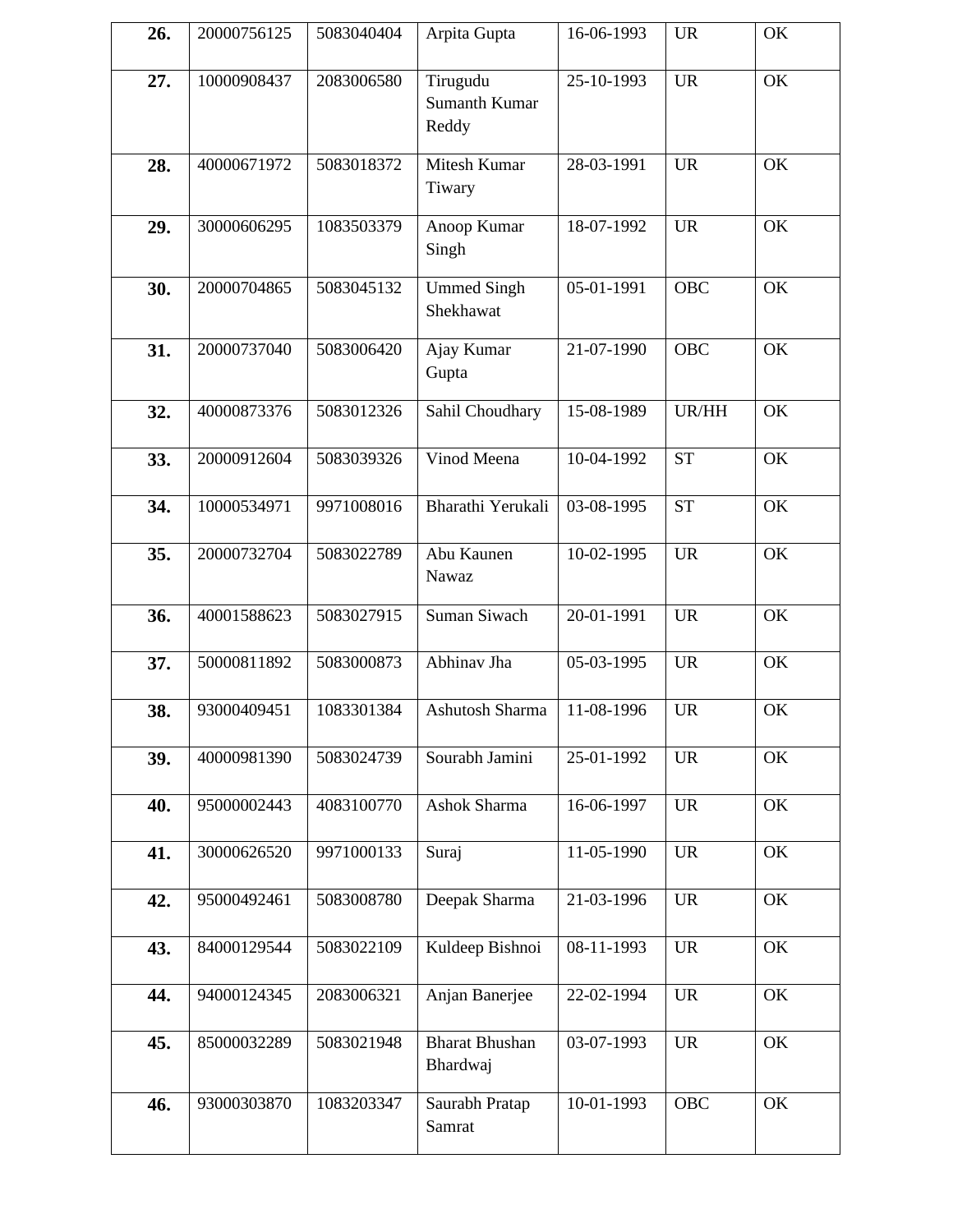| 47. | 93000144151 | 1083300302 | Rohan Bhatnagar             | 19-07-1995 | <b>UR</b>  | OK |
|-----|-------------|------------|-----------------------------|------------|------------|----|
| 48. | 93000280940 | 5083014171 | Nupoor<br>Choudhary         | 11-10-1994 | <b>UR</b>  | OK |
| 49. | 95000089274 | 4083100849 | Divya Motwani               | 21-07-1992 | <b>UR</b>  | OK |
| 50. | 30000630701 | 5083022934 | Nakul Sharma                | 05-07-1992 | <b>UR</b>  | OK |
| 51. | 72000993138 | 1083001021 | Shubham Pratap<br>Singh     | 11-10-1995 | <b>UR</b>  | OK |
| 52. | 20000714271 | 5083034366 | Jaya Pahuja                 | 27-10-1990 | <b>UR</b>  | OK |
| 53. | 73002026965 | 1083501417 | Aman Prakash                | 27-05-1995 | <b>SC</b>  | OK |
| 54. | 92000121700 | 5083044355 | Sidharth Gilhotra           | 21-05-1996 | <b>UR</b>  | OK |
| 55. | 92000310800 | 5083023566 | Shashi Chandra<br>Ray       | 25-02-1991 | <b>OBC</b> | OK |
| 56. | 40000976990 | 2083005695 | Sauradipta Sadhu            | 16-04-1993 | <b>UR</b>  | OK |
| 57. | 50000873292 | 5083018310 | Aditya Kumar<br>Shukla      | 25-07-1990 | <b>UR</b>  | OK |
| 58. | 30000630126 | 9971007048 | <b>Tushar Anil</b><br>Tatke | 30-07-1990 | <b>UR</b>  | OK |
| 59. | 85000045228 | 5083006104 | Ankit Tehlan                | 23-01-1994 | <b>UR</b>  | OK |
| 60. | 93000392847 | 5083006694 | Rahul Nagar                 | 20-07-1992 | OBC        | OK |
| 61. | 92000634151 | 5083035609 | Aman Kumar<br>Poonia        | 01-01-1992 | <b>OBC</b> | OK |
| 62. | 50000798189 | 5083020890 | Kanchi Mittal               | 12-02-1995 | <b>UR</b>  | OK |
| 63. | 50000936817 | 5083015328 | Aditi Dhawan                | 12-01-1993 | <b>UR</b>  | OK |
| 64. | 92000585071 | 5083040173 | Sumit Parashar              | 23-07-1996 | <b>UR</b>  | OK |
| 65. | 30000827675 | 5083041475 | Manish Mishra               | 15-08-1993 | <b>UR</b>  | OK |
| 66. | 93000305803 | 1083401373 | Sanjay Singh                | 01-03-1990 | <b>OBC</b> | OK |
| 67. | 92000015515 | 2083012703 | Sumit Kumar                 | 15-02-1990 | <b>OBC</b> | OK |
| 68. | 40000951340 | 7083090295 | Harshit Bhat                | 31-05-1995 | <b>UR</b>  | OK |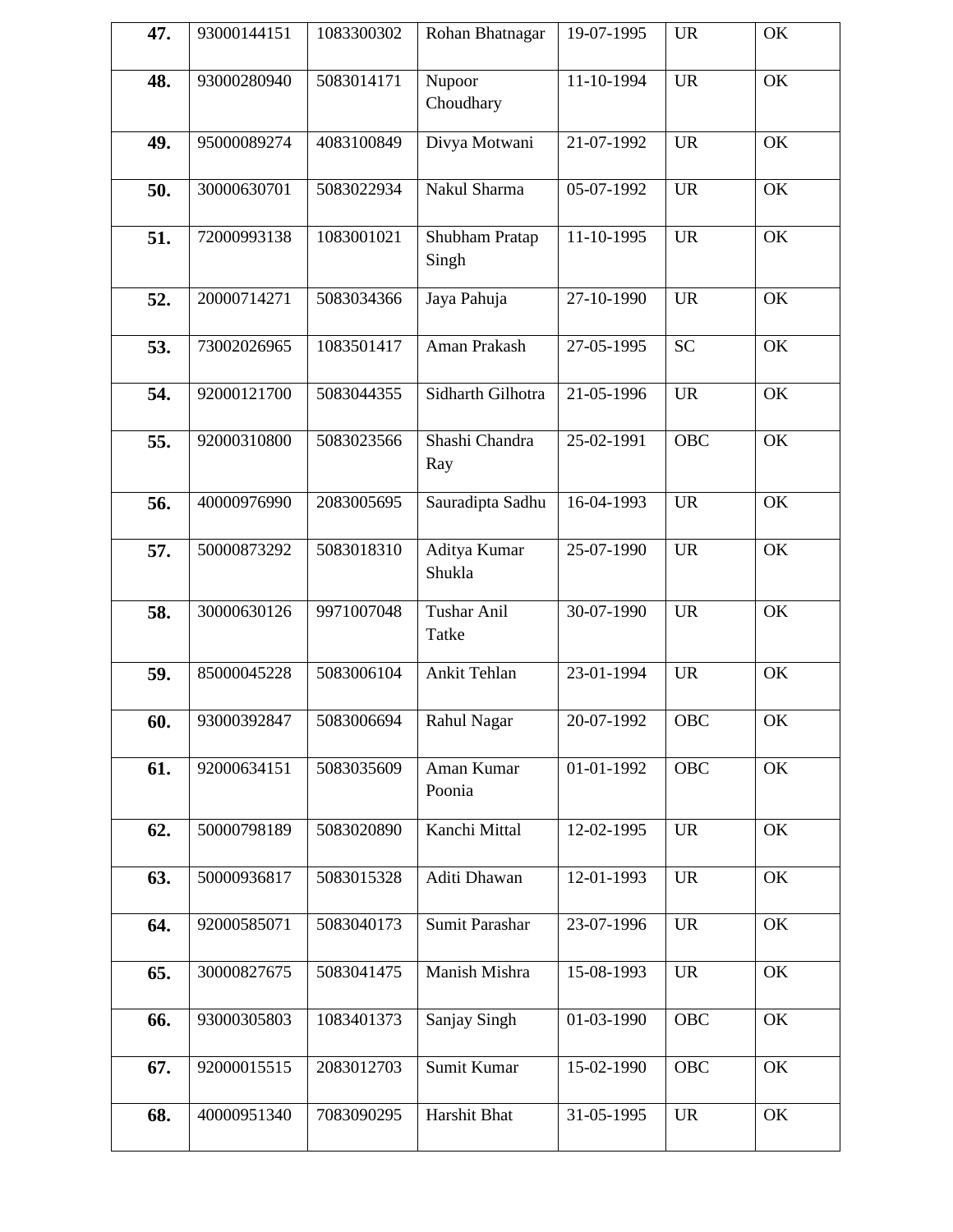| 69. | 10000766647 | 8083021172 | Yellapu Lingesh           | 16-11-1994 | <b>OBC</b> | OK |
|-----|-------------|------------|---------------------------|------------|------------|----|
| 70. | 93000699526 | 5083024615 | <b>Bhola Singh</b>        | 15-05-1995 | <b>OBC</b> | OK |
| 71. | 92000492267 | 5083024860 | Kumar<br>Shubhendu        | 10-04-1992 | <b>UR</b>  | OK |
| 72. | 92000673824 | 5083042292 | <b>Himmat Singh</b>       | 10-05-1994 | <b>UR</b>  | OK |
| 73. | 74000009571 | 5083023043 | Vishal                    | 18-08-1995 | <b>UR</b>  | OK |
| 74. | 95000100873 | 5083043534 | <b>Ishwar Patidar</b>     | 15-12-1994 | <b>OBC</b> | OK |
| 75. | 40000945266 | 9971001969 | Prashant Bindal           | 15-03-1992 | <b>UR</b>  | OK |
| 76. | 92000053310 | 5083041470 | Hemendra Mishra           | 24-02-1995 | <b>UR</b>  | OK |
| 77. | 72002080880 | 9971002750 | Rahul Dhamaniya           | 23-03-1999 | <b>OBC</b> | OK |
| 78. | 75001744313 | 1083502092 | <b>Shwetank Singh</b>     | 27-05-1994 | <b>UR</b>  | OK |
| 79. | 93000306643 | 5083009704 | Pawan Kumar<br>Prajapati  | 24-09-1992 | <b>OBC</b> | OK |
| 80. | 30000872340 | 5083008182 | Rishabh Gupta             | 11-09-1995 | <b>UR</b>  | OK |
| 81. | 20000835606 | 1083060056 | Pallav Raj                | 15-03-1998 | <b>UR</b>  | OK |
| 82. | 93000134818 | 5083021860 | Arpit Shivhare            | 05-05-1993 | <b>OBC</b> | OK |
| 83. | 93000538473 | 5083009428 | Sourav Mittal             | 21-07-1992 | <b>UR</b>  | OK |
| 84. | 94000023806 | 7083100880 | Megha Mehta               | 09-08-1994 | <b>UR</b>  | OK |
| 85. | 30000922711 | 1083100448 | Akshay Gangwar            | 25-08-1995 | <b>OBC</b> | OK |
| 86. | 83000089680 | 5083028601 | Sagar Verma               | 12-07-1996 | <b>OBC</b> | OK |
| 87. | 20000875349 | 5083041255 | Akhil Choudhary           | 25-11-1988 | <b>OBC</b> | OK |
| 88. | 30000868588 | 9971002788 | Amarendra Singh<br>Shakya | 30-09-1991 | <b>OBC</b> | OK |
| 89. | 93000430116 | 5083017518 | Shubham Singh             | 12-05-1990 | <b>SC</b>  | OK |
| 90. | 93000202098 | 5083025844 | Shubham Singh<br>Yadav    | 10-07-1995 | <b>OBC</b> | OK |
| 91. | 91000002620 | 8083020484 | Lingala Anji              | 09-07-1996 | <b>SC</b>  | OK |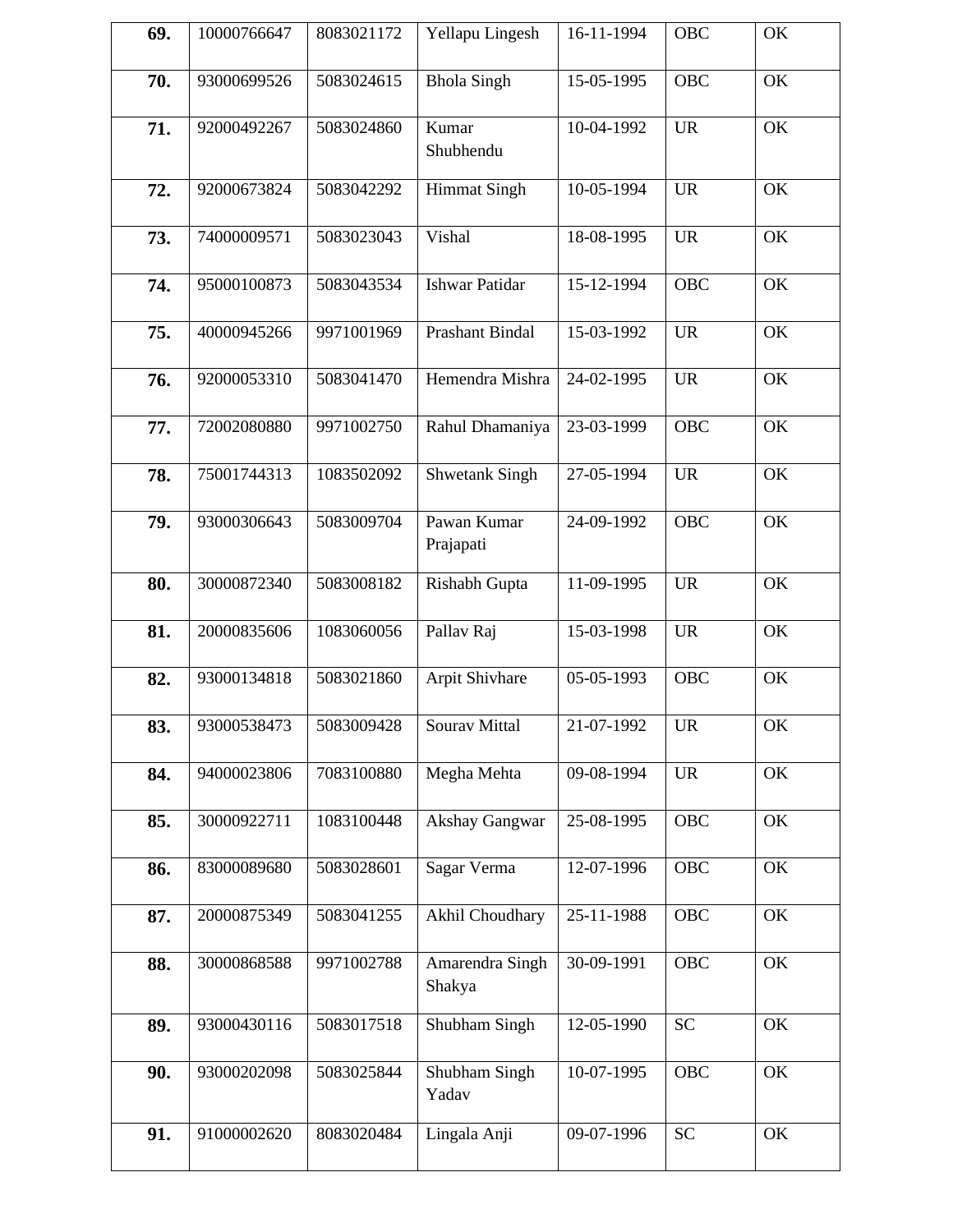| 92.  | 72000602698 | 5083037932 | Girraj Prasad<br>Meena      | 05-10-1996                  | <b>ST</b> | OK            |
|------|-------------|------------|-----------------------------|-----------------------------|-----------|---------------|
| 93.  | 95000431354 | 5083029955 | Komal                       | 20-09-1992                  | <b>SC</b> | OK            |
| 94.  | 95000303838 | 5083013968 | Naresh Kumar                | 18-04-1995                  | <b>SC</b> | OK            |
| 95.  | 40000760996 | 2083009106 | Kaushik Mandal              | 19-06-1989                  | <b>SC</b> | OK            |
| 96.  | 95000117241 | 4083300539 | Vishwas<br>Rajnikant Mate   | 25-05-1992                  | <b>SC</b> | OK            |
| 97.  | 95000521482 | 5083039211 | Dinesh Kumar<br>Meena       | 09-01-1990                  | <b>ST</b> | OK            |
| 98.  | 50001006559 | 5083029717 | Rashmi                      | 13-01-1989                  | <b>SC</b> | OK            |
| 99.  | 20000958405 | 5083043818 | Amandeep<br>Chandra         | 20-11-1992                  | <b>SC</b> | OK            |
| 100. | 20000909549 | 5083038624 | Himanshu Barad              | 07-07-1997                  | <b>SC</b> | OK            |
| 101. | 84000128926 | 7083050473 | Pankaj                      | 26-12-1994                  | <b>SC</b> | OK            |
| 102. | 94000395810 | 2083002854 | <b>Binay Kumar</b><br>Rajak | 26-08-1987                  | <b>SC</b> | OK            |
| 103. | 72002011924 | 5083019214 | Praveen Kumar<br>Meena      | 20-10-1992                  | <b>ST</b> | OK            |
| 104. | 95000496617 | 5083010024 | Avdesh Shah                 | $\overline{06} - 11 - 1992$ | <b>ST</b> | OK            |
| 105. | 94000025327 | 5083018864 | <b>Bharat Bhushan</b>       | 10-02-1994                  | <b>SC</b> | OK            |
| 106. | 81000411415 | 5083016951 | Harshith Kumar<br>Mosali    | 16-05-1991                  | <b>SC</b> | OK            |
| 107. | 75001670904 | 5083014033 | Anurag                      | 27-11-1993                  | <b>SC</b> | OK            |
| 108. | 85000007520 | 5083016021 | Babloo                      | 16-09-1995                  | <b>SC</b> | OK            |
| 109. | 91000036164 | 8083002548 | Kollabathula<br>Anitha      | 01-07-1995                  | <b>SC</b> | OK            |
| 110. | 20000808664 | 5083039645 | Kuldeep Kumar<br>Meena      | 21-09-1995                  | <b>ST</b> | $\mathrm{OK}$ |
| 111. | 74000219777 | 2083004475 | Liyu Hansda                 | 04-11-1993                  | <b>ST</b> | OK            |
| 112. | 20000893656 | 5083002276 | Aditi Anupam                | 04-07-1993                  | <b>ST</b> | OK            |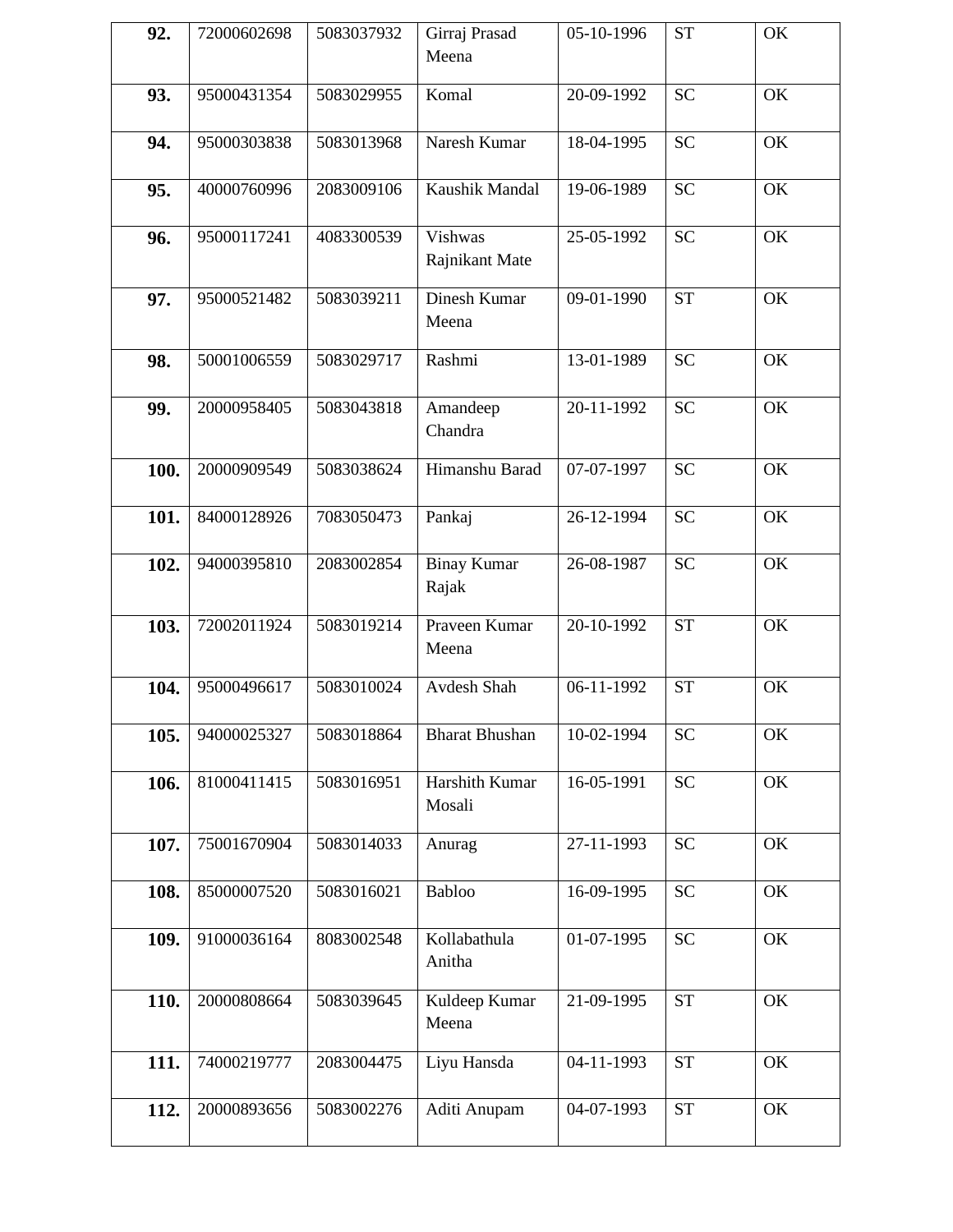| 113. | 94000603167 | 2083018500 | Bajun Tudu                  | 11-05-1992 | <b>ST</b>  | OK |
|------|-------------|------------|-----------------------------|------------|------------|----|
| 114. | 82000130604 | 5083040553 | Yograj Meena                | 14-08-1999 | <b>ST</b>  | OK |
| 115. | 75000765500 | 5083014566 | Rajat Kumar                 | 26-04-1994 | <b>ST</b>  | OK |
| 116. | 92000587666 | 5083038090 | Neeru Meena                 | 02-10-1994 | <b>ST</b>  | OK |
| 117. | 72000003563 | 5083036479 | Vikram Singh<br>Meena       | 08-05-1993 | <b>ST</b>  | OK |
| 118. | 92000492537 | 5083039765 | Rahul Tanwar                | 12-09-1994 | <b>ST</b>  | OK |
| 119. | 30000571040 | 1083400217 | Ashwani Bajpai              | 23-04-1987 | UR/HH      | OK |
| 120. | 40000255797 | 2083001914 | Subodh Kumar                | 27-06-1989 | OBC/HH     | OK |
| 121. | 93000232421 | 1083201140 | Gun Bhushan<br>Prasad Verma | 05-11-1987 | OBC/HH     | OK |
| 122. | 20000711045 | 8083019144 | Sunita Sharma               | 15-02-1986 | <b>ST</b>  | OK |
| 123. | 20000835156 | 5083018557 | Ayush Chhawal               | 21-11-1995 | <b>ST</b>  | OK |
| 124. | 20001214543 | 5083036615 | Manoj Kumar<br>Kuri         | 27-07-1995 | <b>OBC</b> | OK |
| 125. | 30000565397 | 5083027211 | <b>Mohd Naseem</b><br>Khan  | 02-07-1992 | <b>OBC</b> | OK |
| 126. | 30000584341 | 1083301675 | Manali Gupta                | 22-03-1997 | <b>UR</b>  | OK |
| 127. | 30000754752 | 1083400769 | Eshan Mudwel                | 19-10-1990 | <b>UR</b>  | OK |
| 128. | 30000856914 | 1083501928 | Pankaj Singh                | 27-10-1991 | <b>UR</b>  | OK |
| 129. | 30000941161 | 1083600518 | Jyoti Rani                  | 05-06-1992 | <b>UR</b>  | OK |
| 130. | 40000664978 | 7083100631 | <b>Anmol Bansal</b>         | 19-11-1991 | <b>UR</b>  | OK |
| 131. | 40000685357 | 2083000184 | Anobik Dey                  | 03-03-1990 | <b>UR</b>  | OK |
| 132. | 40000869002 | 5083020774 | Sachin                      | 30-01-1993 | <b>SC</b>  | OK |
| 133. | 50000471324 | 4083002436 | Sharda Prasad<br>Dwivedi    | 20-03-1985 | UR/HH      | OK |
| 134. | 50000804075 | 5083025770 | Akhil Pahuja                | 19-05-1990 | <b>UR</b>  | OK |
| 135. | 50000913666 | 5083021413 | Anuradha R Pai              | 13-04-1996 | <b>UR</b>  | OK |